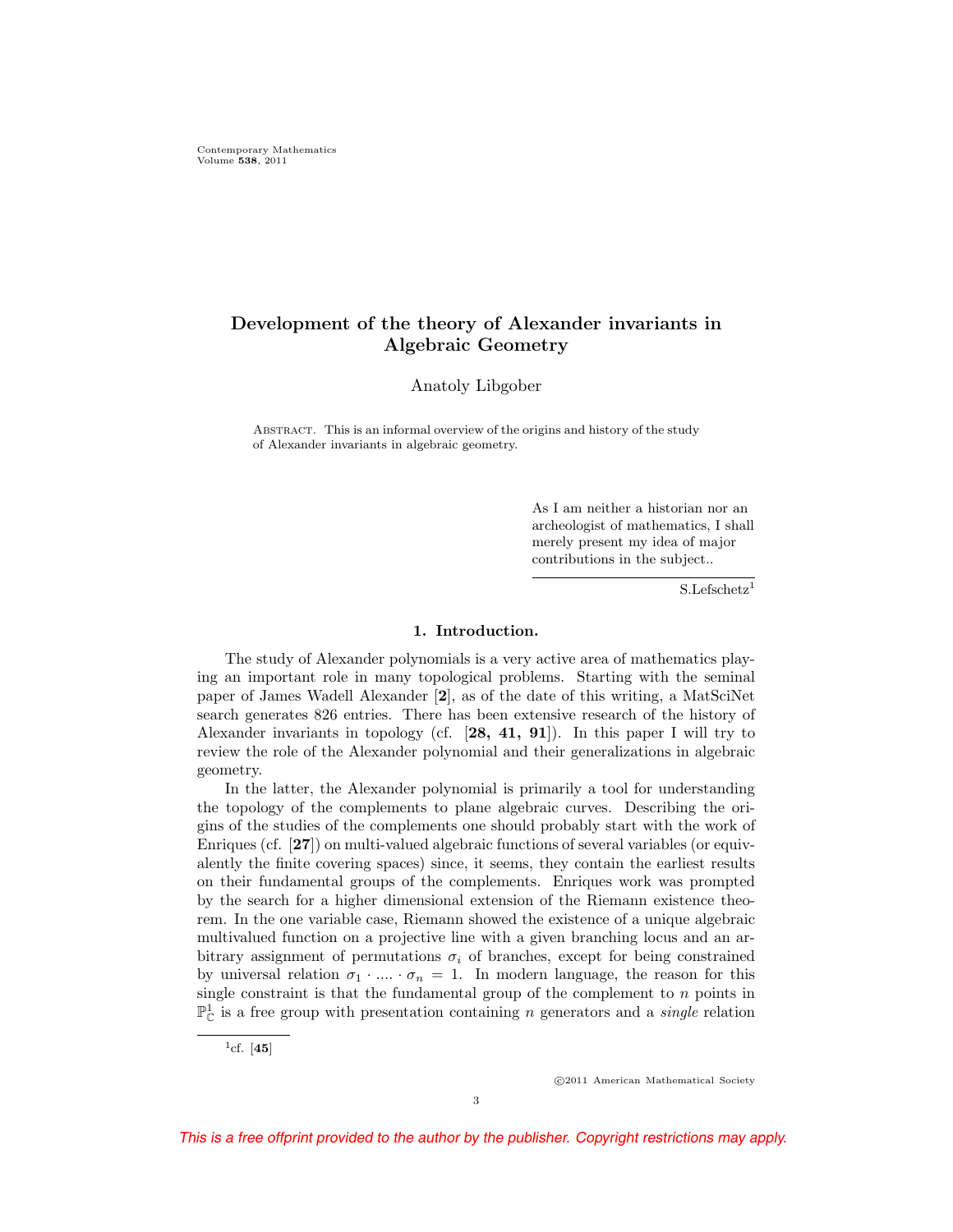stating that product of generators is the identity. Enriques realized that in order to define a multivalued function of two variables branched along a curve  $C \subset \mathbb{P}^2$ , similarly to Riemann's case, one also need to assign permutations to intersections of C and the generic line. Now, however, besides the triviality of the product one has to satisfy additional relations among these permutations. Today we recognize Enriques relations among the permutations as the same as the relations satisfied by the generators of the fundamental group  $\pi_1(\mathbb{P}^2 - C)$  which are also the generators of  $\pi_1(\mathbb{P}^1 - C \cap \mathbb{P}^1)$  where  $\mathbb{P}^1$  is a generic line in  $\mathbb{P}^2$ . These relations correspond to relation resulting from moving this generic line within a generic pencil along loops surrounding the lines in the pencil which are either tangent to C or contain singular points of C. Enriques work showed the subtlety of fundamental groups of the complements in algebraic geometry, albeit "algebraic" fundamental groups in the sense of Grothendieck, since Enriques was concern only with existence of finite coverings.

In his 1929 paper [**93**] O.Zariski, pursuing the program to study finite cyclic covers, showed the vanishing of irregularity, i.e., the absense of holomorphic 1 forms, of an n-fold cover of a projective plane branched over a singular curve in the case when  $n$  is a power of a prime. This work used constructs clearly bearing the appearance of knot polynomials. It is possible that he anticipated, and was occasionally ahead of topologists in sensing the role of polynomial invariants in the study of the complements (the idea of the formula for the first Betti number of a branched cyclic covering of a sphere should be credited to Zariski) but Alexander polynomials and their relation with the fundamental groups of complements did not enter his work. Though Zariski was under the strong influence of Lefschetz and met Alexander in November 1927 (cf. [**77**] chapter 6), he either learned about the Alexander polynomial only in March 1932 <sup>2</sup> from a rather roundabout source or preferred to avoid its use. In the footnote to [**95**] he writes:

After having communicated this theorem  $3$  at a meeting of American Mathematical Society in March 1932, I learned from Professor Lefschetz that the same theorem is proved by Werner Burau and that Burau's paper entitled "Kennzeichnung der Schlauchknoten" is being published in the forthcoming issue of the Abhandlungen aus dem Mathematischen Seminar der Hamburgischen Universität. The polynomial  $F(x)$  in section (5) of this paper also obtained by Burau as the Alexander polynomial of of the knot (see. J.W.Alexander, "Topological invariants of Knots and Links", Transactions of American Mathematical Society, vol 30 (1928) p.273- 306.) This was to be expected since the connection between the homology characters of the ksheeted manifolds with the knot as branch curve and the Alexander polynomial of the knot was clearly pointed out by the Alexander in his quoted paper.

Conceding priority to Mr. Burau, I publish only outline of my proof. I do this especially because of the additional result arrived at in the course of the proof of the effect that the Betti number  $R_1$  of the k-sheeted Riemann manifold is the number of roots of the polynomial  $F(x)$  which are also roots of the equation  $x^k =$ 1. Whether this is a general property of the Alexander polynomial or holds only

<sup>2</sup>i.e. this was four years after the appearance of Alexander's paper and after Zariski most fundamental papers on the topology of singular curves.

<sup>&</sup>lt;sup>3</sup>Stating that the fundamental group of a plane curve singularity determines the Puiseux pairs.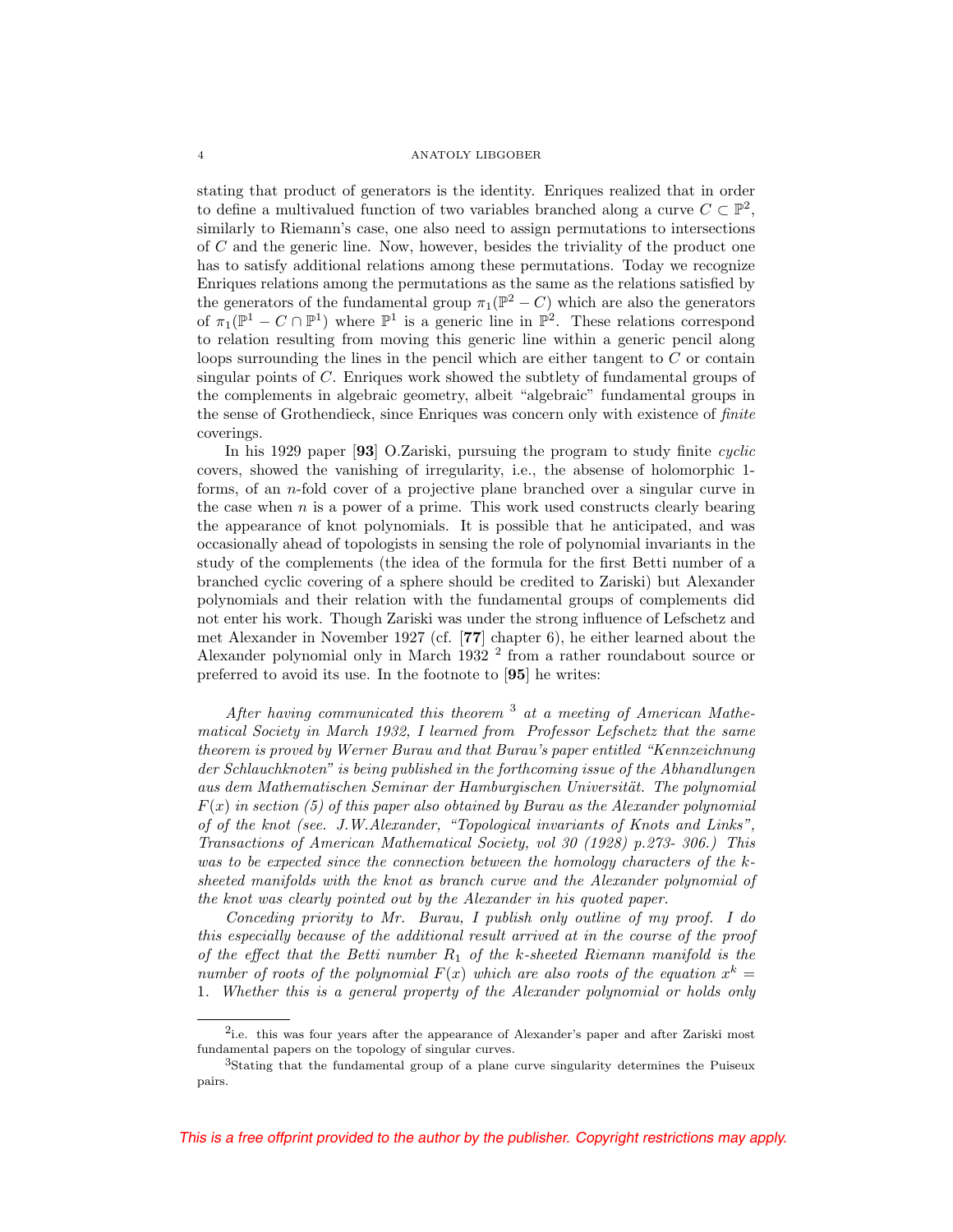for particular knots connected with algebraic singularities- is a question which is worthwhile considering. 4

Papers [**93, 94, 95**] reveal that Zariski viewed the tower of cyclic covers with a given branch locus and its elements as the topological invariant of the branching locus. This point of view is rather natural for a practitioner of algebraic fundamental groups<sup>5</sup>. He saw the existence of covering spaces with a non-vanishing first Betti number as a manifestation of non-commutativity of the fundamental group of the complement but the connection with the structure of the fundamental group and the role of the Alexander polynomial as an intermidiary between covers and the group of the complement were not realized in his work.

D.Mumford [**67**] and B.Mazur [**10**] in the mid 60s were pointing out the similarities between the Alexander polynomial and Zariski constructs. In particular, Mumford posed a question about the role of the Alexander polynomial in his appendix to 1972 edition of Zariksi's Algebraic surfaces (cf. [**67**]) and B.Mazur asked about the relation between Alexander polynomials of links of singularities of a plane curve and the topology of the complement. These questions contributed to the development of the theory of Alexander invariants in algebraic geometry <sup>6</sup>.

# **2. Alexander polynomials**

The Alexander polynomial in its explicit form made first appearance in algebraic geometry in the paper [**46**].<sup>7</sup> The study of the fundamental groups of the complements to projective plane singular curves was largely stagnant for about 40 years between 1935 and the late 70s. Zariski's deep and fundamental discoveries prior to mid 30s included finding the presentation of the fundamental group of a plane curve in terms of generators and relators which now is known as the Zariskivan Kampen theorem, (the result which is parallel to the much earlier Wirtinger's knot groups presentation), finding examples of curves with non-abelian fundamental groups, namely the curve  $f_3^2(x, y, z) + f_2^3(x, y, z) = 0$  where  $f_n(x, y, z)$  is generic form of degree  $n$ , dual curves to rational nodal curves,  $\frac{8}{3}$  the calculation of the irregularity of resolutions of singularities of curves branched over plane curves with nodes and cusps and finally initiating the local study of singularities of plane curves (see detailed analysis of Zariksi work in [**10**]). As was already mentioned above, Zariski saw one of the main merits of his remarkable paper [**94**] in its geometric method (i.e. using the position of cusps as an input) to show the non vanishing

<sup>4</sup>This problem posed by Zariski was addressed shortly thereafter by Goeritz in his paper in Amer. Journ. of Math. 56 (1934) no.1-4, 194-198 (who, following Reidemeister, calls  $F(x)$  an L-polynomial rather than the Alexander polynomial) and was refined further by R.Fox, Hosokawa-Kinoshita and De Witt Sumners (for higher dimensional links). On interactions between Princeton or Viennese schools including Reidemeister, Wirtinger, and Goeritz cf. [**28**].

<sup>5</sup>A similar viewpoint is expressed by Alexander in footnote on p.303 in [**2**].

 $^6\!$  Another tantalizing suggestion by Mazur on realtion between the Alexander polynomials and Iwasawa theory was not to date successfully pursued.

<sup>7</sup>Here we mean, of course, the global Alexander polynomial. As it was mentioned earlier, the Alexander polynomials of links of algebraic singularities were extensively studied starting from works of Burau and Goertz. Some of these developments are mentioned below.

<sup>&</sup>lt;sup>8</sup>If C is dual to rational nodal curve of degree d then  $\pi(\mathbb{P}^2 - C)$  is isomorphic to the braid group of sphere on d-strings; Zariski argument extremely beautiful and elementary. This was the first appearance of braid groups in an essentially algebro-geometric problem. 50 year later, B.Moishezon discovered how pervasive braid groups are in these problems [**66**].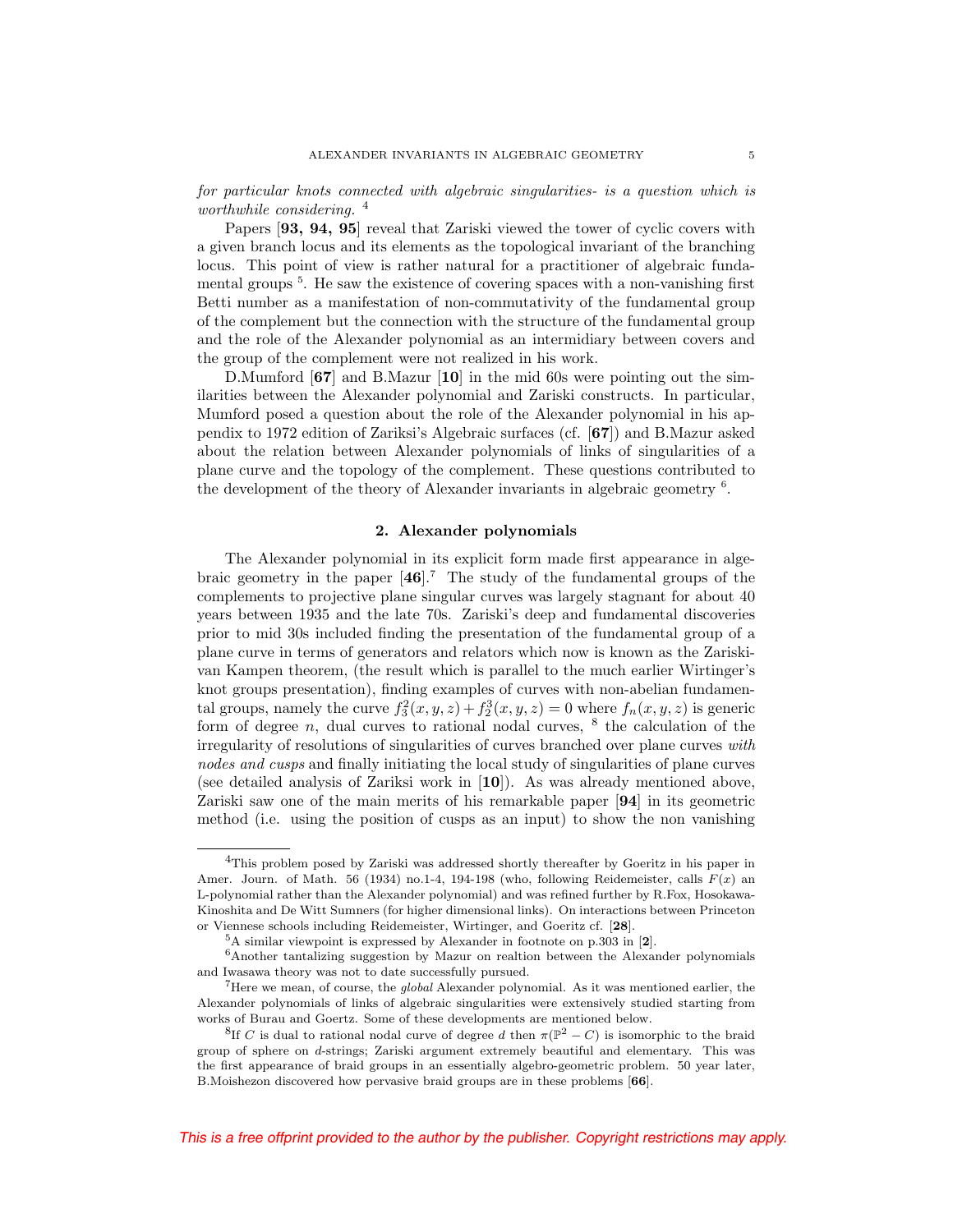of irregularity of cyclic branched coverings and by this detecting that the fundamental group of the complement to branching locus is non-abelian. The precise relation between irregularity and the fundamental group, or rather its Alexander polynomial, was worked out in [**46**].

Important results between Zariski and the revival of interest in the study of plane singular curves before the 80s include [**62**], [**88**] and calculation of the fundamental group of the complement to  $f_p^q + f_q^p = 0$  (cf. [71]). Often overlooked is the important work of Chisini and his school which, however, more or less dissipated without much follow up in the mid 50s. Very important was the vast development of local theory of singularties and in particular singularities of plane curves in 60s and 70s (which cannot be overviewed in this note). It provided one of the most beautiful interactions between algebraic geometry and topology with inspiration coming from works of Brieskorn on consruction of exotic spheres using singularities as well as from Milnor's book [**65**]. Much of it is summarized in the influential collection [**76**], and the book [**5**] with the case of curves discussed in [**13**] and a little later in [**26**]. Among many other results, the Alexander polynomial of a link of a singularity was identified with the characteristic polynomial of the monodromy, ([**65**]) the later already presented itself as the central tool in the local study of the topology of singularities. This allowed one to better understand many of Zariski's local results. For example in (cf. [**61**]) the results of Brauner, Zariski and Burau were strengthened by showing that not just the fundamental group but the Alexander polynomial of the knot alone determines the topological type of an algebraic knot.

Revival of interest in the global study of plane singular curves in [**46**] is due in large extent to Fulton-Deligne solution to the so-called Zariski problem.<sup>9</sup> In the late 70s this problem was perceived as the main question in the theory of plane singular curves: the question asked if the fundamental group of the complement to a plane curve, having ordinary nodes as the only singularities, is abelian. Zariski derived this statement from his calculation of the fundamental group of the complement to a union of r mutually transversal lines in  $\mathbb{P}^2$  (which is  $\mathbb{Z}^{r-1}$ ), and the Severi assertion in [**83**], that the system of plane curves of fixed degree with nodes as the only singularities is irreducible. Severi's reasoning was incomplete but an actively sought-after proof of the missing point was finally found in [**37**]. Fulton's ([**34**]) and Deligne's ([**21**]) proofs follow different lines and their arguments deal directly with fundamental groups.

After Fulton and Deligne's work it was quite natural to turn to non abelian cases. Zariski-van Kampen theorem, proved in the 30s (cf. [**89**], [**16**]), though a very beautiful and important fact, sometimes gives the wrong impression that the problem of fundamental groups of the complements is solved. In fact, it says very little about the properties or structure of fundamental groups and even for such natural problems as commutativity for curves with mild singularities by itself it is not too helpful. Even establishing if Enriques result mentioned above ([**27**]) gives complete information of the fundamental group depends on whether the topological

 $9$ Perhaps one should mention another "missed opportunity" for a systematic study of the topology of the complements. There was much interest among physicists in a study of ramification of integrals in connection with Feynmann integrals and Landau singularities of S-matrix which generated many interesting calculations (Fotiadi, Froissart, Regge) but not a systematic theory cf. [**78**] (there were, of course, many very fruitful interactions with singularity theory)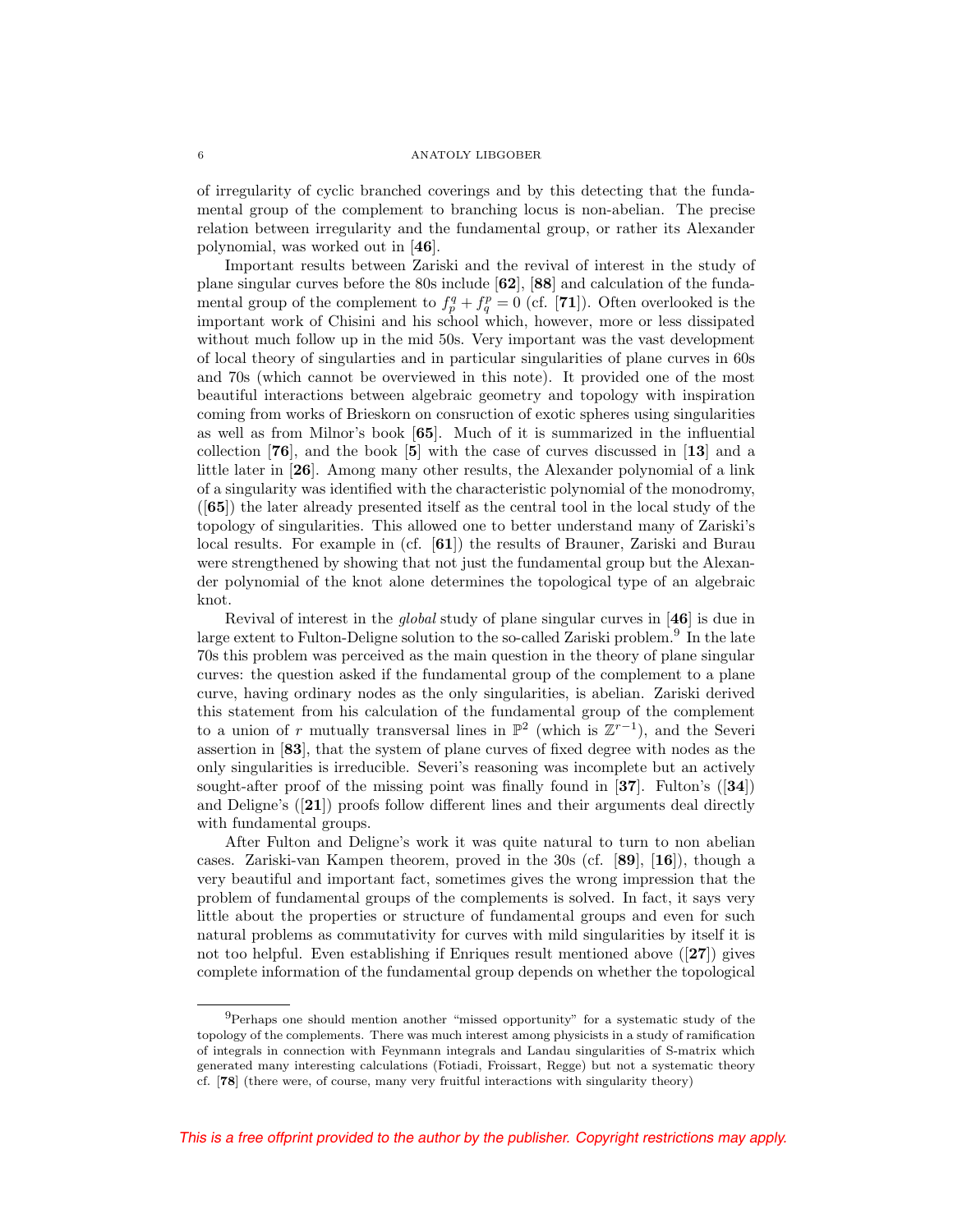fundamental group is residually finite  $10$ : if not, then monodromy groups of finite covers branched over singular curves described by Enriques miss information in the intersection of the subgroup of finite index in the topological  $\pi_1$ .

With this state of affairs, it appeared reasonable to try to find "manageable" invariants of fundamental group of complements to algebraic curves. The definition of Alexander modules ([**38**]) which in 70s were mainly invariants of knot or link groups, worked for any group which is finitely generated, finitely presented and has surjective homomorphisms  $\phi : G \to \mathbb{Z}$ . In this case, the Alexander module is defined as the quotient  $Ker(\phi)/Ker(\phi)'$  (i.e. of a kernel by its commutator) considered as the module over the group ring of  $\mathbb Z$  i.e. the ring of Laurent polynomials. Given a presentation of the fundamental group by generators and relators, one can find the presentation of  $Ker\phi$  using the Reidemeister-Schreier method and hence calculate the abelianization (with the action of  $G/Ker\phi$  on it).

For an algebraic curve in  $\mathbb{P}^2$  with r components of degrees  $d_1, ..., d_r$ , one has

$$
(1) \tH_1(\mathbb{P}^2 - C, \mathbb{Z}) = \mathbb{Z}^r/(d_1, \dots, d_r)
$$

(quotient by cyclic subgroup generated by the element  $(d_1, ..., d_r)$ ) Hence if one of the components has a degree one, i.e., if we consider a curve in affine plane, then  $H_1$  of the complement is free abelian and knot theory construction does apply. One even has preferred surjection  $\pi_1(\mathbb{C}^2-C) \to \mathbb{Z}$  given by the total linking number with C. As in knot theory, one can remedy the fact that  $\mathbb{Z}[t, t^{-1}]$  is not a principal ideal domain by considering  $Ker(\phi)/Ker(\phi)' \otimes \mathbb{C}$  as  $\mathbb{C}[t, t^{-1}]$  module. The order of this  $\mathbb{C}[t, t^{-1}]$ -module is called the Alexander polynomial  $\Delta_C(t)$ . This global Alexander polynomial gives an answer to the above mentioned problem raised by Artin and Mazur in (cf. [**10**]): provide reasonable conditions for regularity (equivalently, the vanishing of the first Betti number) of cyclic multiple planes in terms of local Alexander polynomials. It was shown in [46] that a *n*-fold cyclic cover of  $\mathbb{P}^2$  is regular if none of the roots of local Alexander polynomials of links of singularities of the branching locus is a root of cyclotomic polynomial  $t<sup>n</sup> - 1$ . For example, in the case considered in Zariski paper [**94**] which was a motivation for [**10**], the irregularity (i.e.,  $\frac{b_1}{2}$ ) of non-singular birational model of a cyclic branched over of  $\mathbb{P}^2$ branched over curves with nodes and cusps as the only singularities vanishes unless the degree is divisible by 6 and, of course, it is well-known that the local Alexander polynomial of a cusp  $x^2 + y^3 = 0$  is  $t^2 - t + 1$  vansihing at the primitive roots of unity of degree 6. The proof in [**94**] is very ingenious and based on the theory of adjoints with input from a topological result from his previous work [**93**] and in fact anticipated many distant developments including the theory of multiplier ideals (see below). Conditions for the regularity of cyclic multiple planes in [**46**] were obtained by purely topological means inspired by Deligne's arguments (cf [**21**]). Later the arguments were simplified and corrected using ideas in Nori's fundamental work on the complements to algebraic curves on projective surfaces (cf. [**70**]). The regularity of coverings of degrees which are powers of a prime, proven by Zariski prior to [**94**] <sup>11</sup> and played a crucial role in the argument in the latter paper, received in [**46, 47**] a proof similar to the proof of the vanishing of the first Betti number of branched coverings of  $S<sup>3</sup>$  of a degree equal to a power of a prime.

 $10$ This still remains to be open.

 $11$ This is one of the cases when Zariski was clearly ahead of developments in knot theory.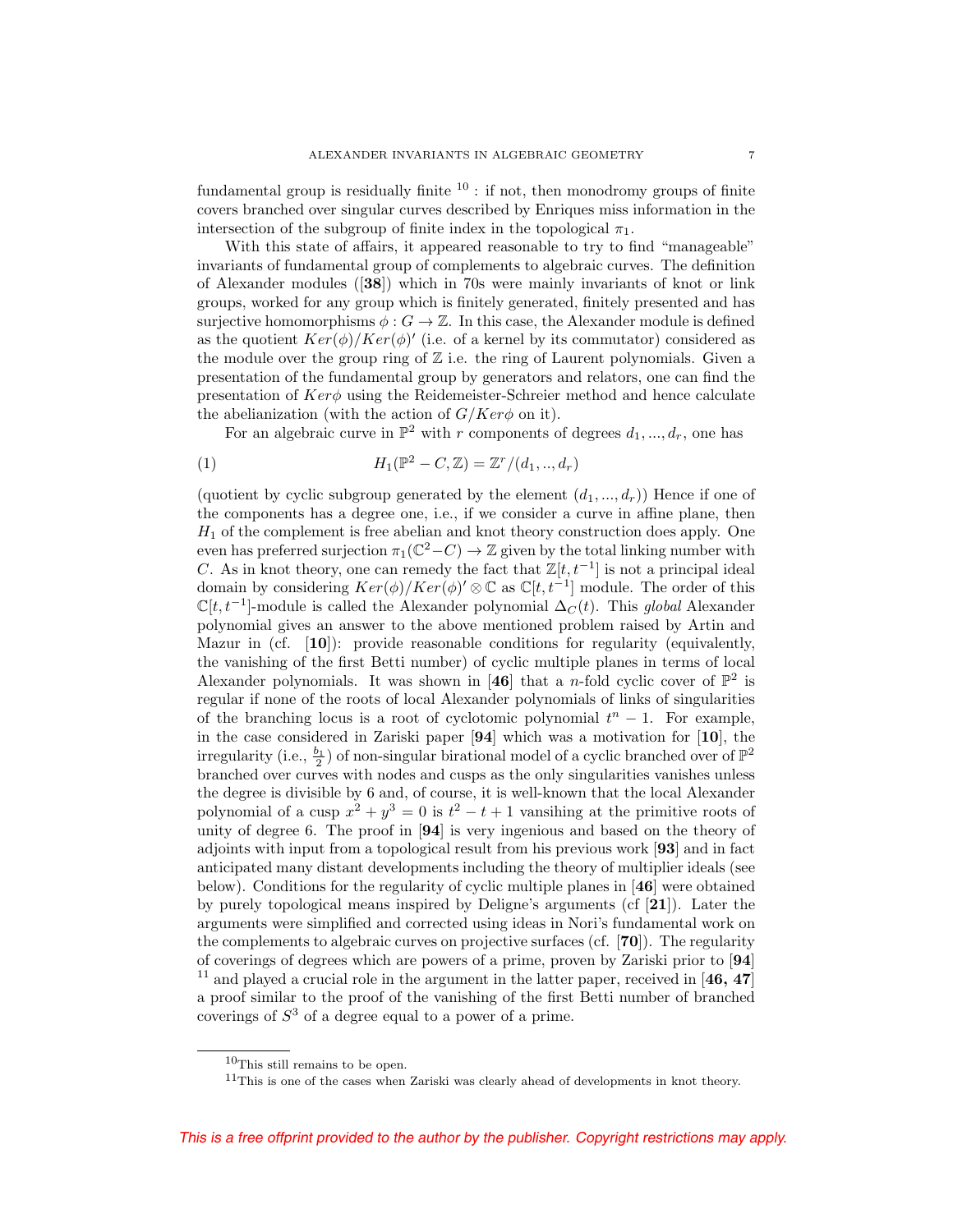Method of [**94**] for calculation of irregularity of cyclic multiple planes was generalized in [**48**] so that it can be applicable to curves with arbitrary singularities. Work [94] uses  $z^n = f(x, y)$  as a biregular model of cyclic multiple plane  $V_n$ branched over  $f(x, y) = 0$  and then applied the theory of adjoints to calculate the geometric genus of this model. Since the holomorphic Euler characteristic depends only on combinatorial data of  $f(x, y) = 0$  this gives the irregularity of  $V_n$ . By restricting adjoint surfaces of  $V_n$  to projective plane containing branching locus [94] obtains that irregularity of  $V_n$  is the sum of a linear function of n and a periodic function having possibly a non zero value equal to the superabundance of curves of degree  $d-3-\frac{d}{6}$  passing through the cusps of the branching curve only for 6|n. Here the superabundance is the difference between the dimension of the space of curves of a given degree passing through the cusps and the dimension which is expected (i.e. the dimension of the space of curves of fixed degree minus the number of cusps). Since from [**93**] it was known already that the irregularity of multiple planes for  $n$  being a power of prime is zero the implication was that the linear term is absent.

Analysis of Zariski arguments, results of which were described in paper [**48**], yielded that if the branching curve has singularities more complicated than cusps, then one has to make the following generalization. The irregularity of a cyclic multiple plane can be expressed in terms of the superabundances of certain linear systems of plane curves specified by the degree and the condition that the local equations of the curves in the system must belong to the ideals depending on the local type of the singularities (rather than, as in the case of cusps, just passing through the singular points). In fact the calculation gives logarithms of roots of the global Alexander polynomial which, by the divisibility theorem of [**46**], are rational numbers  $\kappa$  such that each  $exp(2\pi i\kappa)$  is a root of the local Alexander polynomial. These logarithms are among the members of collections of rational numbers associated with each singular point and defined as follows. For each  $\phi$  in the local ring of the singular point, one considers the minimal  $\kappa = \frac{i}{n}$  such that the 2-form  $\frac{z^i\phi(x,y)dx\wedge dy}{z^{n-1}}$ , defined on non-singular locus surface of  $z^n = f$ , extends on a resolution of singularities of the latter to a holomorphic form. Moreover, the set of  $\phi$ 's, yielding the value of  $\kappa(\phi) \geq \kappa$  form the ideal in the local ring depending on  $\kappa$ . The rational number  $\kappa$  was called in [48] the *constant of quasi-adjunction* and the above ideal of corresponding  $\phi$  was called the *ideal of quasi-adjunction*. Shortly after [**48**], in [**63**] the constants of quasi-adjunction were identified with the spectrum of singularity defined using the Hodge theory.

ngularity defined using the rodge theory.<br>The main result in [48] is that the root of unity  $exp(2\pi\sqrt{-1}\kappa)$  is a root of the global Alexander polynomial if and only if  $dim H^1(\mathbb{P}^2, \mathcal{J}_{Sing}(d-3 - d\kappa) \neq 0$ . Here  $\mathcal{J}_{Sing} \subset \mathcal{O}_{\mathbb{P}^2}$  is the ideal sheaf which has a stalk different from the local ring only at the singular point and the stalk at such point is the ideal of  $\phi$ 's such that  $\kappa(\phi) \geq \kappa$ . The condition of extendability of  $\omega_{\phi}$  in [48] is obtained by using a resolution of the normalization of the fiber product  $V_n \times_{\mathbb{C}^2} \tilde{\mathbb{C}}^2$ , where  $V_n$  is the cyclic multiple plane and  $\pi : \tilde{\mathbb{C}}^2 \to \mathbb{C}^2$  is an embedded resolution of germ of f near a singular point. If  $E_k$ are exceptional loci of such a resolution,  $a_k = \text{ord}_{E_k} \pi^*(f), c_k = \text{ord}_{E_i} \pi^*(dx \wedge dy)$ and  $e_k(\phi) = \text{ord}_{E_k} \pi^*(\phi)$ , then the extendability condition is  $c_k + 1 - e_k(\phi) >$  $a_k(1-\frac{i}{n})$ . The constant of quasi-adjunction  $\kappa(\phi)$  above is the minimal solution to the above inequality and the ideal of quasi-adjunction is  $\pi_*(\mathfrak{O}(K_{\tilde{C}^2/\mathbb{C}^2} - \kappa(f)\mathfrak{O}_{\tilde{C}^2})$ which since mid 90s became known as the multiplier ideal of divisor  $\kappa D$  (where

8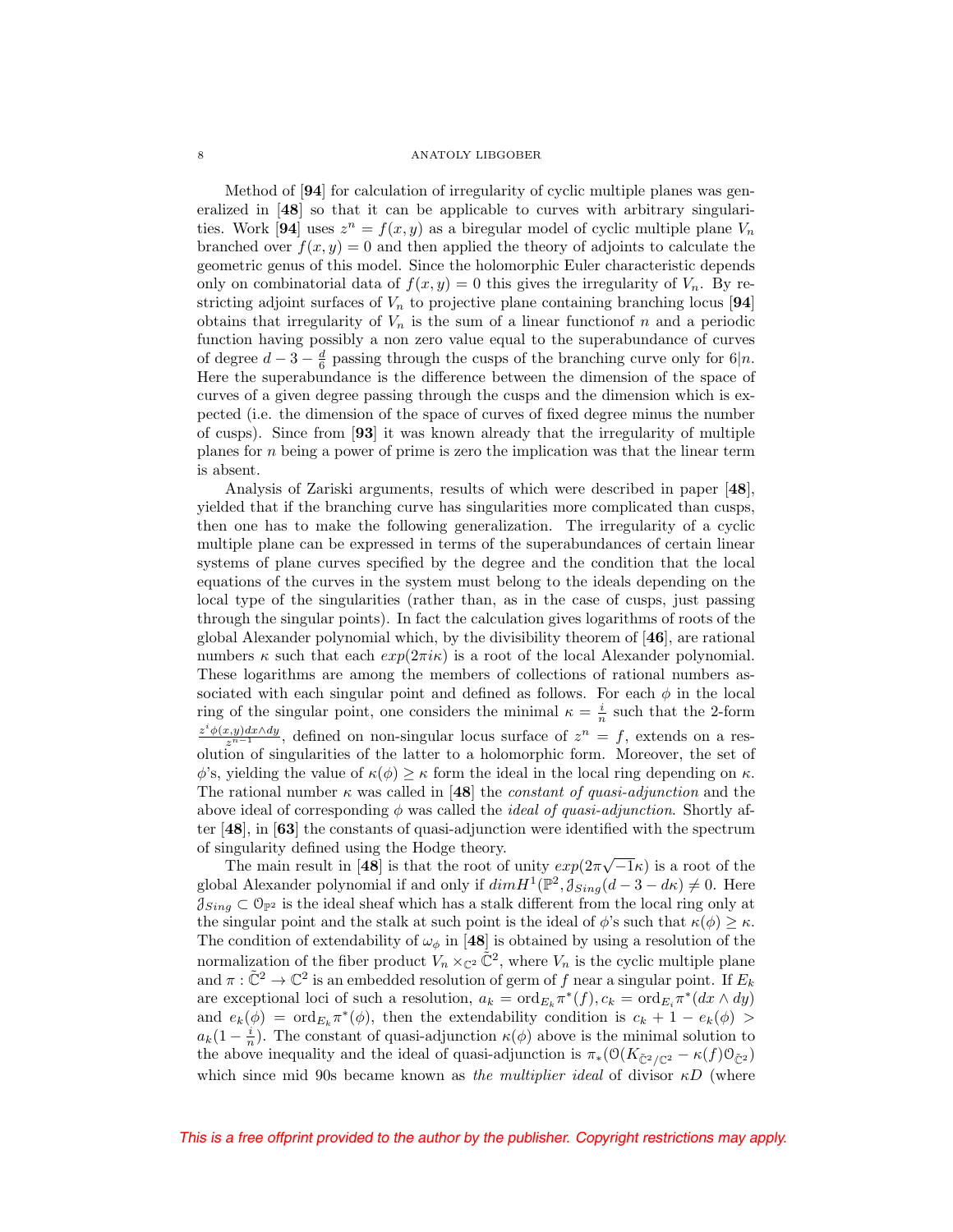$D = (f)$  is the zero divisor of f). The collection of constants of quasi-adjunction is now also known as the collection of jumping numbers (cf. [**68**], [**43**]).

Besides paper [**46**], Zariski's result on the dependence of topology on the position of singularities was reconsidered in the work ([**29**]). This paper deals with the Milnor fibers of homogeneous polynomials which are the defining equations of plane singular curves and used the cyclic coverings trick as in [**90**]. The Alexander polynomial via such use of Milnor fiber was considered also in [**79**]. A little later an interpretation of Alexander polynomial in terms of differential forms were obtained in ([**42**]).

Since the late 70s or early 80s, B.Moishezon initiated his program of calculation of the fundamental groups of the complements to the branching loci of generic projections of surfaces in  $\mathbb{P}^N$ . He made explicit calculations for the case of generic projection of non-singular surfaces in  $\mathbb{P}^3$ . In [66] it was shown that  $\pi_1(\mathbb{P}^2 - C_n) = B_n/(\Delta^2)$ . Here  $C_n$  is the branching curve of generic projection of a non-singular surface in  $\mathbb{P}^3$  having degree n (deg $C_n = n(n-1)$ , the number of cusps is  $n(n-1)(n-2)$  and the number of nodes is  $\frac{1}{2}n(n-1)(n-2)(n-3)$ ,  $B_n$  is the Artin braid group on *n*-strings and  $\Delta^2$  is the generator of its center. Moishezon's program subsequently was carried on also after Moishezon's death, (cf. [**86**] and references therein). Moreover, later the techniques of braid monodromy, i.e. the monodromy with the values in a braid group, turned out to be useful in the study of symplectic subvarieties (cf. [**11**]). In [**49**], it was found that braid monodromy determines the homotopy type of the complement to the plane singular curve and in [**50**] it was shown how to calculate Alexander polynomials in terms of braid monodromy. The latter suggested that there are polynomial invariants of the complements associated with any linear representation of braid over a principal ideal domain (the Alexander polynomial corresponds to a reduced Burau representation but the study of invariants corresponding to other representations was not pursued so far).

The Alexander polynomial continues to play a role in the classification of plane singular curves. The possibility that Alexander polynomial distinguishes connected components of equisingular families of plane curves was disproved in [**6**], though for sextics (with cusps on conic and in general position) the Alexander polynomial separates components (cf. also [**72, 84**]). The classification of Alexander polynomials of sextic curves was started in [**73, 31, 74**] and completed in [**19**]. Numerous examples of Alexander polynomials for curves with  $A_{2k}$  singularities were given in [**17**]. The dependence of Alexander polynomials on the line at infinity was studied in [**75**]. An extension to non abelian cases was made in [**44**].

### **3. Characteristic varieties**

Characteristic varieties were introduced in [**53**] as zero sets of the Fitting ideals of  $H_1(X_{ab}, \mathbb{C})$  where  $X_{ab}$  is the infinite abelian cover of a CW-complex X. As such, they appeared as affine algebraic subvarieties of the torus  $Spec\mathbb{C}[H_1(X,\mathbb{Z})]$ . Equivalently, they are the support loci of  $\mathbb{C}[H_1(X,\mathbb{Z})]$ -modules  $\Lambda^i H_1(X_{ab},\mathbb{C})$ . The problem which at the time had been addressed by characteristic varieties was to find a multi-variable generalization of the Alexander polynomial, keeping in multivariable setting to the extent possible the divisibility theorems and the relation with the homology of abelian covers i.e., to find an abelian generalization of the theory of Alexander polynomials. In topology, the study of multivariable Alexander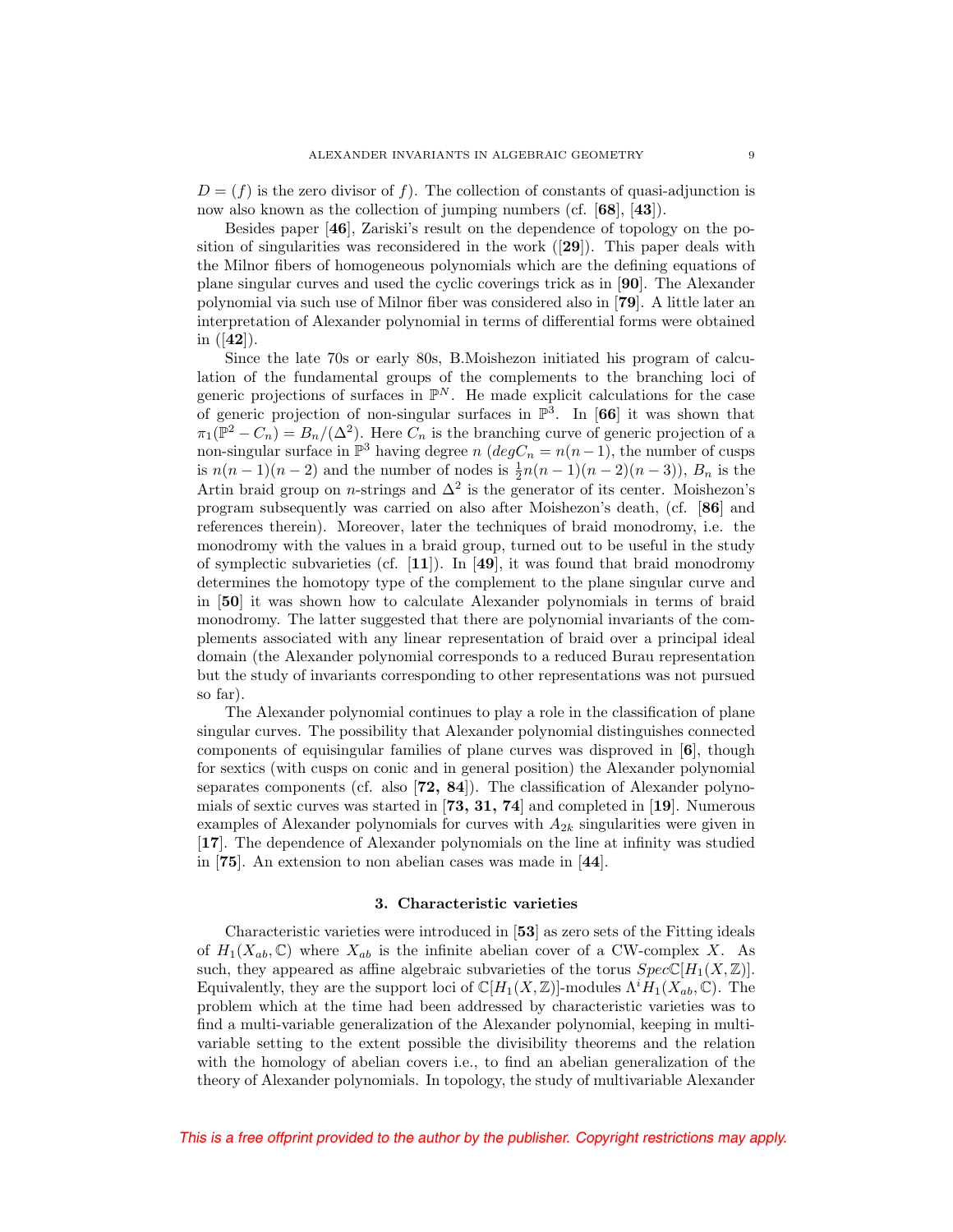polynomials goes back to R.Fox but earlier occurances are in works of Reidemester-Shumann and Burau (cf. references in [**87**]).

Complications relative to one variable case come from the fact that the group ring (even over  $\mathbb C$ ) of the Galois group of a universal abelian covering, i.e.  $\mathbb C[H_1(X,\mathbb Z)].$ is not a principle ideal domain unless the latter covering is cyclic. In the case of the complement to links, the first Fitting ideal of the homology of an infinite abelian cover considered as a module over  $H_1$ , is non-principal, but has a closely related principal ideal (cf. [**33**]). This allows one to define (cf. [**38**]) non-trivial multivariable Alexander polynomial of links.

Higher Fitting ideals of links are very far from being principal and therefore there were no multivariable higher Alexander polynomials and no classical formulas in knot theory for the homology of finite abelian cyclic coverings. In the case of  $\pi_1(\mathbb{P}^2 - C)$  where C is as in (1) even the first Fitting ideal is very far from being principal in general. The work [**53**] resolved these issues. The characteristic varieties, as the Fitting ideals, depend only on the fundamental group  $G = \pi_1(X, x_0)$ . Of course, replacement of Alexander module but its support results in a loss of a lot of important data about the module  $G'/G''$  but what is retained is enough to keep track of substantial amount of information on the fundamental group. For example, characteristic varieties contain enough information to control Betti numbers of unbranched (cf. [**53**] for an explicit formula) and branched coverings (cf. [**82**]) and allows one to derive an analog of divisibility theorem of Alexander polynomial at infinity by the global Alexander polynomial (cf. [**53**]).

At the time, additional motivation was coming from the work of P.Sarnak who in his study of representations asked for the type of growth of Betti numbers in the tower of finite abelian covers. Together with Adams (cf. [**1**]) he had shown, using the so-called Lang conjecture, that  $rkH_1$  growth is polynomially periodic, i.e. can be expressed as polynomial  $\sum a_{i_1,..,i_k}(n_1,..,n_k)n_1^{i_1} \cdot \ldots \cdot n_k^{i_k}$  with coefficients being periodic in  $n_1, ..., n_k$ . In the case of knots, one has ordinary periodicity since  $rkH_1(V_k)$  ( $V_k$  is a cyclic branched covering) is the number of common roots of cyclotomic polynomial  $t^k - 1$  and higher Alexander polynomials associated with the knot. Polynomial growth of Betti numbers for branched covering of  $\mathbb{P}^2$  was proved by E.Hironaka ([**39**]). As already mentioned, the formula in [**82**] works for branched covering spaces in a much more general context than coverings of 3-spheres on  $\mathbb{P}^2$ . In the case of plane curves or links it expresses the homology of the abelian cover in terms of characteristic varieties of sublinks of branching locus or characteristic varieties of complements to reducible curves which formed by collections of components of a given reducible curve. It also plays a role in establishing polynomial periodicity of Betti numbers.

The paper [**40**], relates the characteristic varieties to the cohomology of rank one local systems. The local systems of rank one are by definition just the characters of the fundamental groups and one can use them to define twisted cohomology  $H^{i}(X,\chi)$   $(\chi \in Char_{\mathcal{I}}(X))$ . This is very important since cohomology of local systems are amenable to the study using methods of deRham and Hodge theory (i.e., using deRham complex depending on the flat connection corresponding to the local systems). This theory originated by Deligne as part of his solution to the 21th Hilbert problem on Riemann-Hilbert correspondence (cf. [**20**]).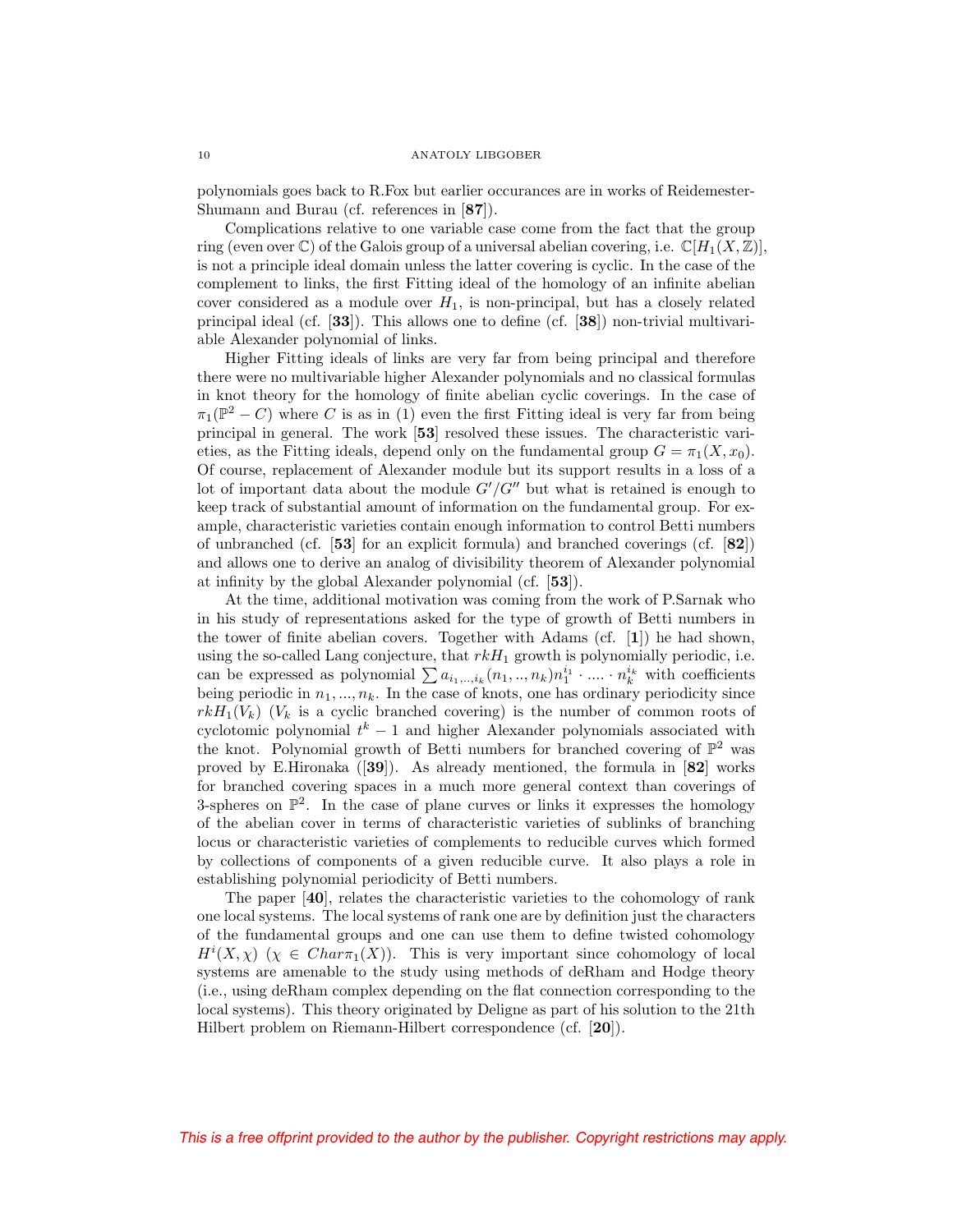In particular one could apply results of [**4**], which first appeared very soon after characteristic varieties were introduced in [**53**], and which extended to the quasiprojective case a long series of results going back to deFranchis, Castelnuovo and more recently Beauville, Catanese, Green-Lazarsfeld, Deligne and Simpson. Notice that these authors were working in the projective case and with moduli space of topologically trivial holomorphic bundles corresponding to unitary connections. Some implications for the fundamental groups of projective manifolds were pointed out in these works but the goals and applicability of these studies were markedly different from the study of characteristic varieties (cf.[**85**]). For example, the problem of the dependence of the characteristic varieties of  $\mathbb{P}^2 - C$  on the properties of C does not have a counterpart in the study of the jumping loci for cohomology of line bundles on projective varieties. The results of [**4**] were applied systematically to the study of characteristic varieties in [**55**] and played there a key role. Firstly, they elucidated the structure of the connected components by describing them as cosets of subgroups of  $Spec\mathbb{C}[H_1(X,\mathbb{Z})]=Char\pi_1(X)$  and secondly by relating the components of characteristic varieties of positive dimension to holomorphic maps on hyperbolic curves (or irrational pencils in the projective case). More recently there were related to rational orbifold pencils (cf. [**9**]).

The work [**55**] provided an algorithmic procedure for calculation of the essential components of the characteristic varieties  $^{12}$ . This procedure is a generalization of the method used to get results of [**48**] in turn generalizing [**94**]. The results in [**55**] describe the essential components of characteristic varieties in terms of local data which consists of new invariant of local singularities with several, say  $r$ , branches. Each component is obtained as a Zariski closure in  $Char_{\mathcal{I}}(\mathbb{P}^2 - C)$  of the image of a polytope in the universal cover of the group of unitary characters of  $Char\pi_1(\mathbb{P}^2 - C)$ . These global polytopes are intersections of polytopes defined in terms of local data of a collection of singularities of  $C$ . The local data of singularities in turn is a set of polytopes belonging to the fundamental domain of  $H_1(B-B\cap C, \mathbb{Z})$ (here  $B$  is a small ball about a singularity of  $C$ ) acting on the universal cover of  $Char_{u}\pi_1(B - B \cap C)$ . One can think of this fundamental domain as the unit cube in  $\mathbb{R}^r$  where r is the number of branches of a germ of C. In the case of irreducible germs, these polytopes are the elements of the spectrum of singularity of the germ which belong to  $[0,1) \subset \mathbb{R}$  (cf.  $[63]$ ; see [5] for discussion of spectrum in other problems of local singularity theory). Once "a candidate" for global polytope is selected one still has to decide if the Zariski closure of the image in  $Char_{\tau_1}(\mathbb{P}^2 - C)$ will be an actual component of characteristic variety. For this one needs to check a global condition, similar to the condition in the case of irreducible curve, and which is non-vanishing of

$$
(2) \tH1(\mathbb{P}2, \mathcal{J}_{sing}(d-3-l)).
$$

Here  $\mathcal{J}_{sing} \subset \mathcal{O}_{\mathbb{P}^2}$  is the ideal sheaf having stalks non-equal to the full local ring only at the singular points of C and the ideals at singular points are the ideals of quasi-adjunction corresponding to the local polytopes used to generate the global candidate. Also, in (2) d is the total degree of C and  $l \in \mathbb{Z}$  is given in terms of combinatorial data of local polytopes generating this candidate. The proof in [**55**] is an inductive one and represents essentially the calculation of  $p<sub>g</sub>$  of the abelian

 $12$ They are essential in the sense that they do not come from a component of characteristic variety on a curves obtained by deleting some components of the given curve.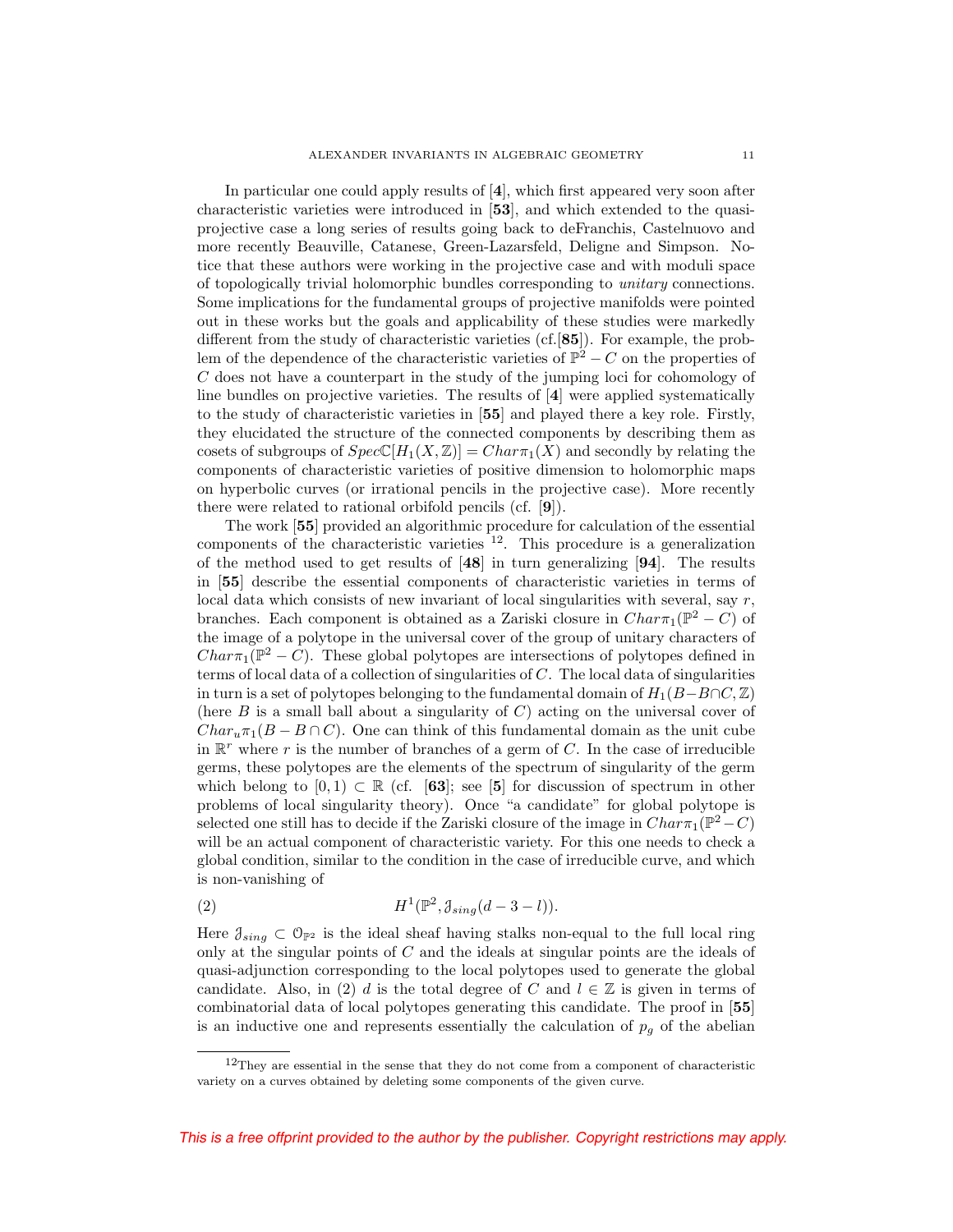covers. An alternative argument for calculation of  $p<sub>g</sub>$  of abelian covers using [30] was given recently in [**14**].

Applications of characteristic varieties in [**55**] and, shortly after that [**56**], included the study of topology of complex hyperplane arrangements. These works provide the relations between characteristic varieties and the purely combinatorial cohomology of Orlik-Solomon algebra. In paper [**56**] for the first time there started to emerge a possibility of classifying arrangements according to the type of characteristic varieties. This gave an impetus to further classification of pencils in [**32**] and [**92**].

Study of characteristic varieties, since they were introduced in 1992, developed into a particularly vast subject in the context of arrangements. Numerous calculations were made, for example, using braid monodromy [**18, 81**]. Characteristic varieties of quasi-projective varieties and arrangements were compared with characteristic varieties of related CW-complexes and groups (cf. [**23**]) and eventually led to characterization of Kähler groups which are the fundamental groups of 3-manifolds in [**24**]. This was, to date, the culmination of the progress started with the use of cyclotomic property of Alexander polynomials to show that certain groups cannot appear as the fundamental groups of certain class of algebraic varieties (cf. [**51**]). Alexander invariants were used [**7**] to show that arrangements constructed in [**80**], though combinatorially equivalent, have non-isomorphic fundamental groups. Important progress was made in understanding the components of characteristic varieties which are cosets of subgroups not belonging to characteristic variety (cf. [**25**]). An outstanding remaining problem in the topology of arrangenents is whether characteristic varieties depend only on combinatorial information about arrangements (cf. [**59**]).

# **4. Alexander invariants and homotopy groups**

Early 90s, saw the start of developments of higher dimensional, i.e. corresponding to higher homotopy groups, counterparts of Alexander invariants. In the work [**52**] it was shown that for hypersurfaces in  $\mathbb{P}^{n+1}$  with isolated singularities for  $n \geq 2$ one has the following:

(3) 
$$
\pi_1(\mathbb{P}^{n+1} - V)
$$
 is abelian,  $\pi_i(\mathbb{P}^{n+1} - V) = 0$   $2 \le i \le n-1$ 

Moreover, the group  $\pi_n(\mathbb{P}^{n+1} - V)$  considered as the module over  $\pi_1(\mathbb{P}^{n+1} - V)$ plays the role of the Alexander module. Many essential features of theory of curves were generalized to higher dimensions (cf. [**54**]). They include the dependence of  $\pi_n(\mathbb{P}^{n+1}-V)$  on the local type of singularities, the possibility of calculations based on an appropriate generalization of Zariski-van Kampen theorem, the relation of  $\pi_n(\mathbb{P}^{n+1} - V)$  with the Hodge number  $h^{n,0}$  of the cyclic branched over V coverings of  $\mathbb{P}^{n+1}$  <sup>13</sup> etc. The role of the Zariski sextic is played by the hypersurfaces corresponding to  $n+1$ -tuples of pairwise integers  $p_1, ..., p_{n+1}$  (here  $P = \prod_{i=1}^{n+1} p_i$  and  $f_k$ is a generic form of degree k in  $n + 2$  variables):

(4) 
$$
f_{\frac{p}{p_1}}^{p_1} + \dots + f_{\frac{p_{n+1}}{p_{n+1}}}^{p_{n+1}} = 0
$$

Moreover there is an abelian generalization of these results (i.e. based on the study of abelian rather than cyclic coverings). The condition on a reducible hypersurface which assures properties  $(3)$  is that components of V will have transversal

<sup>&</sup>lt;sup>13</sup>Irregularity is equal to  $h^{0,n}$  for  $n = 1$ .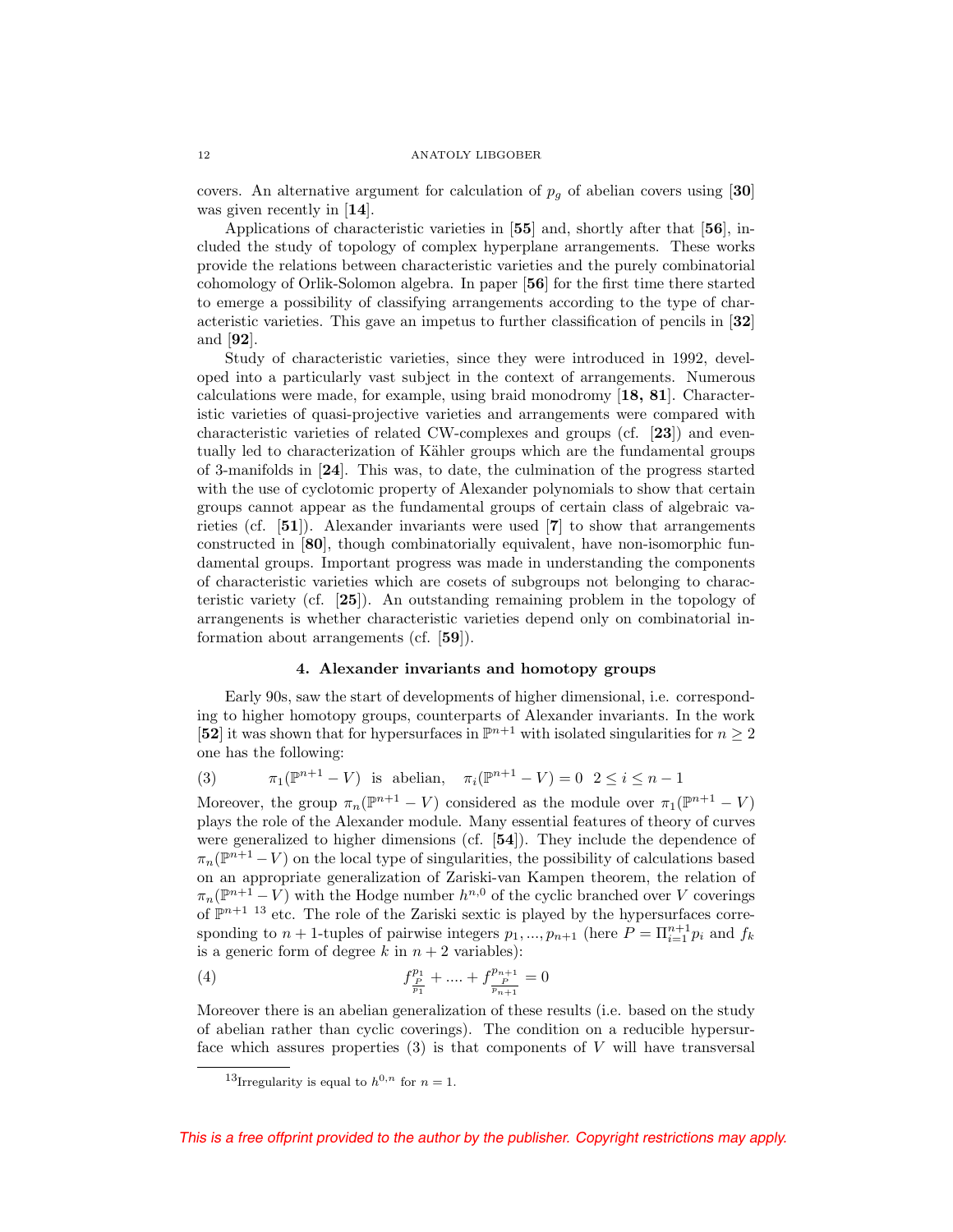intersections everywhere except for a finite number of points (i.e., V has isolated non-normal crossings (INNC) cf. [**58**], [**60**]). The characteristic variety of interest is the support of  $\pi_n(\mathbb{P}^{n+1} - V) \otimes \mathbb{C}$  and much of the theory of characteristic varieties can be extended to higher dimensions (cf [**58**]). In particular, there is close connection with the jumping loci of local systems which were studied in [**60**] and more recently in [**14**]. There is a local situation providing a counterpart to many results in the local theory of isolated singularities (cf. [**57, 22**]). The case where the degrees of all components of reducible hypersurfaces are equal to one yields a link with the theory of arrangements. The classification of INNC arrangements with characteristic varieties having components of a positive dimension can be achieved with results having their counterpart in the theory of line arrangements.

Realization problems provide the biggest challenge in development of this theory: which polynomials can appear as the Alexander polynomials of plane algebraic curves or orders of  $\pi_n(\mathbb{P}^{n+1} - V)$  where V is a hypersurface with isolated singularities? Similar questions are wide open in the case of components of characteristic varieties of  $\pi_n(\mathbb{P}^{n+1} - V)$  where V is reducible hypersurface with isolated non-normal crossings. More connections with other areas of singularity theory are very likely (cf. [**15**]) for a connection between the polytopes of quasi-adjunction and Bernstein-Sato ideals of germs of plane curves. Algebro-geometric theory of Alexander invariants continue to be an actively developing area.

### **References**

- [1] S.Adams, P.Sarnak, Betti numbers of congruence groups. With an appendix by Ze'ev Rudnick. Israel J. Math. 88 (1994), no. 1-3, 31–72.
- [2] Alexander, J. W. Topological invariants of knots and links. Trans. Amer. Math. Soc. 30 (1928), no. 2, 275–306.
- [3] D.Arapura, Higgs line bundles, Green-Lazarsfeld sets, and maps of Khler manifolds to curves. Bull. Amer. Math. Soc. (N.S.) 26 (1992), no. 2, 310–314.
- [4] D.Arapura, Geometry of cohomology support loci for local systems. I. J. Algebraic Geom. 6 (1997), no. 3, 563–597.
- [5] V.Arnold, A.Varchenko, S.Gussein Zade Singularities of differentiable maps. Vol. I. The classification of critical points, caustics and wave fronts. Vol. II. Monodromy and asymptotics of integrals. Translated from the Russian by Ian Porteous and Mark Reynolds. Monographs in Mathematics, 82. Birkhuser Boston, Inc., Boston, MA, 1985, 1988.
- [6] E.Artal Bartolo, R.J.Carmona Ruber, Zariski pairs, fundamental groups and Alexander polynomials. J. Math. Soc. Japan 50 (1998), no. 3, 521–543.
- [7] E.Artal Bartolo, R.Carmona, J.I.Cogolludo, M.Marco Buzunriz, Invariants of combinatorial line arrangements and Rybnikov's example. Singularity theory and its applications, 1–34, Adv. Stud. Pure Math., 43, Math. Soc. Japan, Tokyo, 2006.
- [8] E.Artal Bartolo, J.Carmona, J.I.Cogolludo. Essential coordinate components of characteristic varieties. Math. Proc. Cambridge Philos. Soc. 136 (2004), no. 2, 287–299. (check!)
- [9] E.Artal-Bartolo, J.I.Cogolludo-Agustin, D.Matei, Characteristic varieties of quasi-projective manifolds and orbifolds arxive 1005.4761.
- [10] M.Artin and B.Mazur, Introduction to O.Zariski, Collected papers. Vol. III. Topology of curves and surfaces, and special topics in the theory of algebraic varieties. Mathematicians of Our Time. The MIT Press, Cambridge, Mass.
- [11] D.Auroux, S.Donaldson, L.Katzarkov. M.Yotov, Fundamental groups of complements of plane curves and symplectic invariants. Topology 43 (2004), no. 6, 1285–1318.
- [12] A.Beauville, Annulation du  $H^1$  pour les fibrs en droites plats. (French) [Vanishing of  $H^1$  for flat line bundles] Complex algebraic varieties (Bayreuth, 1990), 1–15, Lecture Notes in Math., 1507, Springer, Berlin, 1992.
- [13] E.Brieskorn, H.Knörer, Ebene algebraische Kurven. Birkhuser Verlag, Basel-Boston, Mass., 1981.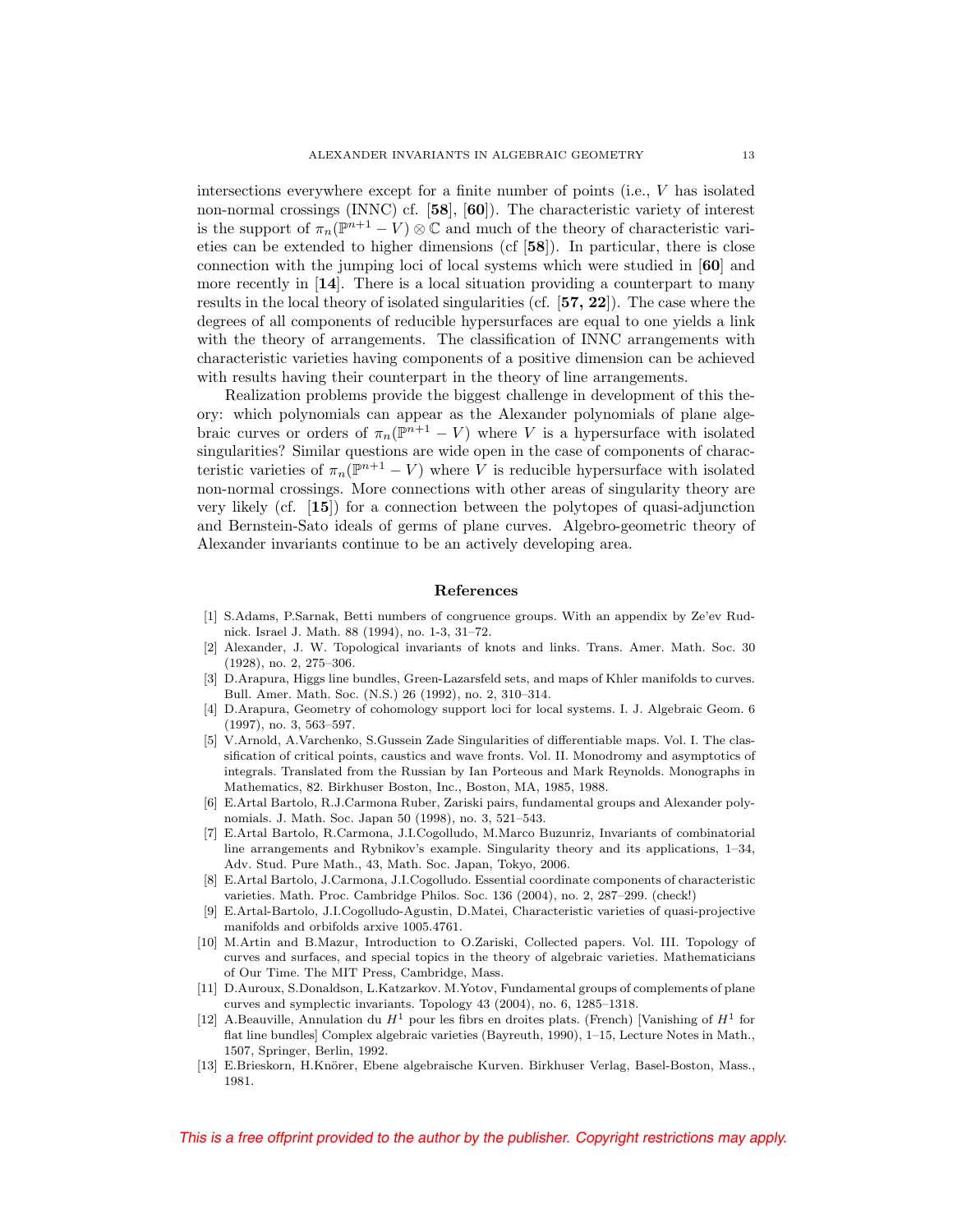- [14] N.Budur, Unitary local systems, multiplier ideals, and polynomial periodicity of Hodge numbers. Adv. Math. 221 (2009), no. 1, 217–250.
- [15] P.Cassou-Nogues, A.Libgober, Multivariable Hodge theoretical invariants of plane algebraic curves, Arxive. 9004.1030. To appear in Journal of Knot theory and ramifications.
- [16] D.Cheniot, Une dmonstration du thorme de Zariski sur les sections hyperplanes d'une hypersurface projective et du thorme de Van Kampen sur le groupe fondamental du complmentaire d'une courbe projective plane. Compositio Math. 27 (1973), 141–158.
- [17] J.I.Cogolludo, Fundamental group for some cuspidal curves. Bull. London Math. Soc. 31 (1999), no. 2, 136–142.
- [18] D.Cohen, A.Suciu, The braid monodromy of plane algebraic curves and hyperplane arrangements. Comment. Math. Helv. 72 (1997), no. 2, 285–315.
- [19] A.Degtyarev, Oka's conjecture on irreducible plane sextics. J. Lond. Math. Soc. (2) 78 (2008), no. 2, 329–351.
- [20] P.Deligne, Differential equations Equations differentielles e points singuliers reguliers. Lecture Notes in Mathematics, Vol. 163. Springer-Verlag, Berlin-New York, 1970.
- [21] P.Deligne Le groupe fondamental du complment d'une courbe plane n'ayant que des points doubles ordinaires est ablien (d'aprs W. Fulton). Bourbaki Seminar, Vol. 1979/80, pp. 1–10, Lecture Notes in Math., 842, Springer, Berlin-New York, 1981.
- [22] A.Dimca, A.Libgober, Local topology of reducible divisors. Real and complex singularities, 99–111, Trends Math., Birkhuser, Basel, 2007.
- [23] A.Dimca, S.Papadima, A.Suciu, Quasi-Kähler Bestvina-Brady groups. J. Algebraic Geom. 17 (2008), no. 1, 185–197.
- [24] A.Dimca, A.Suciu, Which 3-manifold groups are Kähler groups? J. Eur. Math. Soc. 11 (2009), no. 3, 521–528.
- [25] A.Dimca, On admissible rank one local systems. J. Algebra 321 (2009), no. 11, 3145–3157.
- [26] D.Eisenbud, W.Neumann. Three-dimensional link theory and invariants of plane curve singularities. Annals of Mathematics Studies, 110. Princeton University Press, Princeton, NJ, 1985.
- [27] F.Enriques, Sulla construzione delle funzioni algebriche di due variabili possendenti una data curve diramzione, Annali di Matematica pure ed applicata, Ser. 4, Vol. 1, 1923, p.185-198.
- [28] M.Epple, Knot invariants in Vienna and Princeton during the 1920s: epistemic configurations of mathematical research. Sci. Context 17 (2004), no. 1-2, 131–164.
- [29] H.Esnault, Fibre de Milnor d'un cne sur une courbe plane singulire. Invent. Math. 68 (1982), no. 3, 477–496.
- [30] H.Esnault, E.Viehweg, Lectures on vanishing theorems. DMV Seminar, 20. Birkhuser Verlag, Basel, 1992.
- [31] C.Eyral,M.Oka, Fundamental groups of the complements of certain plane non-tame torus sextics. Topology Appl. 153 (2006), no. 11, 1705–1721.
- [32] M.Falk, S.Yuzvinsky, Multinets, resonance varieties, and pencils of plane curves. Compos. Math. 143 (2007), no. 4, 1069–1088.
- [33] Fox, R. H. A quick trip through knot theory. 1962 Topology of 3-manifolds and related topics (Proc. The Univ. of Georgia Institute, 1961) pp. 120–167 Prentice-Hall, Englewood Cliffs, N.J.
- [34] W.Fulton On the fundamental group of the complement of a node curve. Ann. of Math. (2) 111 (1980), no. 2, 407–409.
- [35] A.Gluchoff, and F.Hartmann, On a "much underestimated" paper of Alexander. Arch. Hist. Exact Sci. 55 (2000), no. 1, 1–41.
- [36] M.Green, R. Lazarsfeld, Deformation theory, generic vanishing theorems, and some conjectures of Enriques, Catanese and Beauville. Invent. Math. 90 (1987), no. 2, 389–407. Higher obstructions to deforming cohomology groups of line bundles. J. Amer. Math. Soc. 4 (1991), no. 1, 87–103.
- [37] J.Harris On the Severi problem. Invent. Math. 84 (1986), no. 3, 445–461.
- [38] J.Hillman, Alexander ideals of links. Lecture Notes in Mathematics, 895. Springer-Verlag, Berlin-New York, 1981.
- [39] E.Hironaka, Polynomial periodicity for Betti numbers of covering surfaces. Invent. Math. 108 (1992), no. 2, 289–321.
- [40] E.Hironaka, Alexander stratifications of character varieties. Ann. Inst. Fourier (Grenoble) 47 (1997), no. 2, 555–583.

This is a free offprint provided to the author by the publisher. Copyright restrictions may apply.

14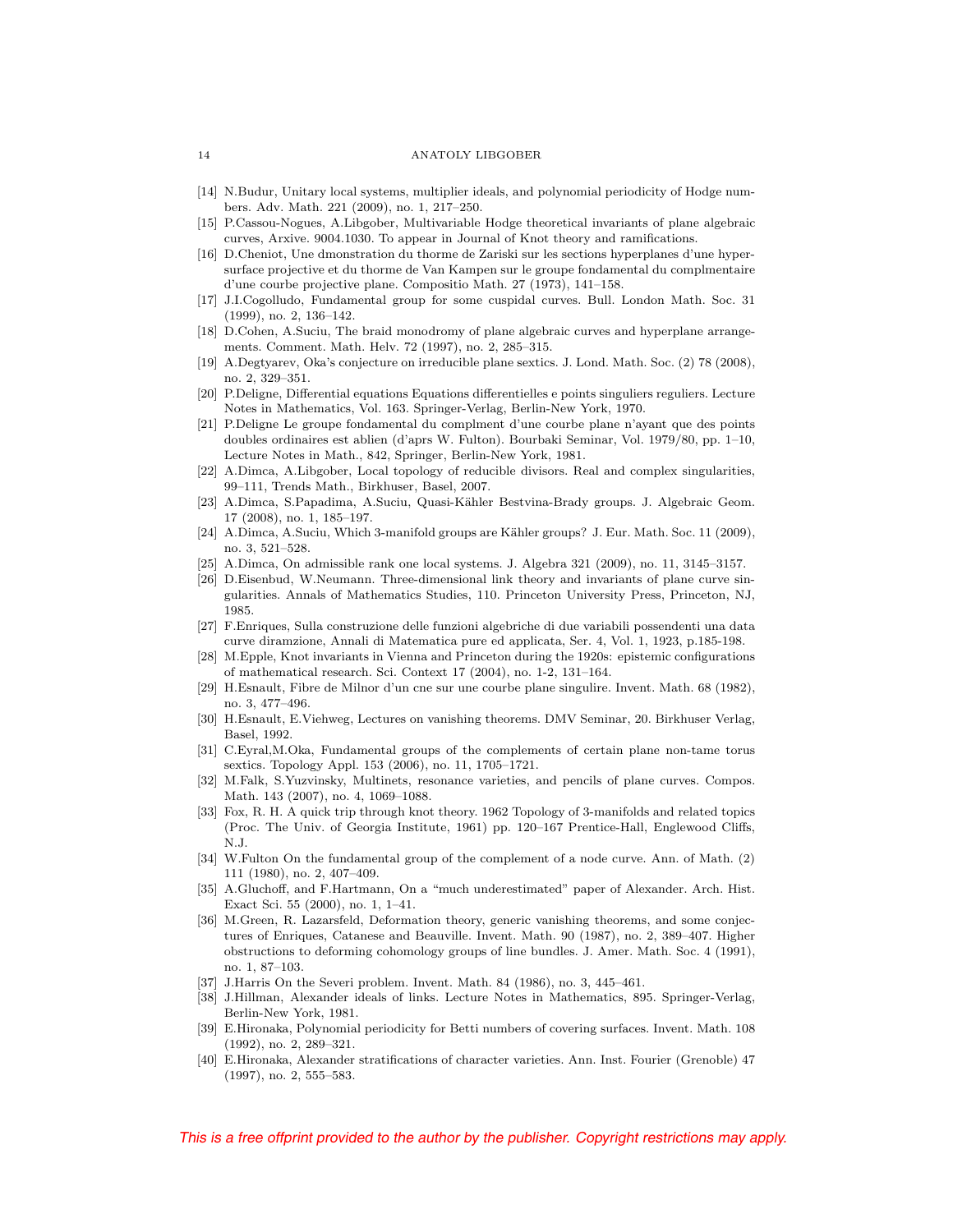- [41] I.M.James, Editor, History of topology. Edited by I. M. James. North-Holland, Amsterdam, 1999.
- [42] T.Kohno, An algebraic computation of the Alexander polynomial of a plane algebraic curve. Proc. Japan Acad. Ser. A Math. Sci. 59 (1983), no. 3, 94–97.
- [43] R.Lazarsfeld, Positivity in algebraic geometry. I. Classical setting: line bundles and linear series. Ergebnisse der Mathematik und ihrer Grenzgebiete. 3. Folge. A Series of Modern Surveys in Mathematics [Results in Mathematics and Related Areas. 3rd Series. A Series of Modern Surveys in Mathematics], 48. Springer-Verlag, Berlin, 2004.
- [44] Leidy, Constance; Maxim, Laurentiu Higher-order Alexander invariants of plane algebraic curves. Int. Math. Res. Not. 2006, Art. ID 12976, 23 pp.
- [45] S.Lefschetz, The early development of algebraic geometry. Amer. Math. Monthly 76 1969 451–460.
- [46] A.Libgober, Alexander polynomial of plane algebraic curves and cyclic multiple planes. Duke Math. J. 49 (1982), no. 4, 833–851.
- [47] Libgober, A. Alexander modules of plane algebraic curves. Low-dimensional topology (San Francisco, Calif., 1981), 231–247, Contemp. Math., 20, Amer. Math. Soc., Providence, R.I., 1983.
- [48] Libgober, A. Alexander invariants of plane algebraic curves. Singularities, Part 2 (Arcata, Calif., 1981), 135–143, Proc. Sympos. Pure Math., 40, Amer. Math. Soc., Providence, RI, 1983.
- [49] Libgober, A. On the homotopy type of the complement to plane algebraic curves. J. Reine Angew. Math. 367 (1986), 103–114.
- [50] A.Libgober, Invariants of plane algebraic curves via representations of the braid groups. Invent. Math. 95 (1989), no. 1, 25–30.
- [51] A.Libgober, Groups which cannot be realized as fundamental groups of the complements to hypersurfaces in  $C^N$ . Algebraic geometry and its applications (West Lafayette, IN, 1990), 203–207, Springer, New York, 1994.
- [52] Libgober, A. Homotopy groups of the complements to singular hypersurfaces. II. Ann. of Math. (2) 139 (1994), no. 1, 117–144. also: Homotopy groups of the complements to singular hypersurfaces. Bull. Amer. Math. Soc. (N.S.) 13 (1985), no. 1, 49–52.
- [53] A.Libgober, On the homology of finite abelian coverings. Topology Appl. 43 (1992), no. 2, 157–166.
- [54] A.Libgober, Position of singularities of hypersurfaces and the topology of their complements. Algebraic geometry, 5. J. Math. Sci. 82 (1996), no. 1, 3194–3210.
- [55] A.Libgober, Characteristic varieties of algebraic curves. Applications of algebraic geometry to coding theory, physics and computation (Eilat, 2001), 215–254, NATO Sci. Ser. II Math. Phys. Chem., 36, Kluwer Acad. Publ., Dordrecht, 2001.
- [56] A.Libgober, S.Yuzvinski, Cohomology of the Orlik-Solomon algebras and local systems. Compositio Math. 121 (2000), no. 3, 337–361.
- [57] A.Libgober, Isolated non-normal crossings. Real and complex singularities, 145–160, Contemp. Math., 354, Amer. Math. Soc., Providence, RI, 2004
- [58] A.Libgober, Homotopy groups of complements to ample divisors. Singularity theory and its applications. 179-204. Adv. Stud. Pure Math. 43. Math. Soc. Japan. Tokyo, 2006.
- [59] A.Libgober, Problems in topology of the complements to plane singular curves. Singularities in geometry and topology, 370–387, World Sci. Publ., Hackensack, NJ, 2007.
- [60] A.Libgober, Non vanishing loci of Hodge numbers of local systems. Manuscripta Math. 128 (2009), no. 1, 1–31.
- [61] Le Dung Trang, Sur les noeuds algebriques. Compositio Math. 25 (1972), 281–321.
- [62] M.Lehr, Regular Linear Systems of Curves with the Singularities of a Given Curve as Base Points. Amer. J. Math. 54 (1932), no. 3, 471–488.
- [63] F.Loeser, Vaquié M. The Alexander polynomial of a projective plane curve. Topology 29 (1990), no. 2, 163–173.
- [64] Maxim, Laurentiu Intersection homology and Alexander modules of hypersurface complements. Comment. Math. Helv. 81 (2006), no. 1, 123–155.
- [65] J.Milnor, Singular points of complex hypersurfaces. Annals of Mathematics Studies, No. 61 Princeton University Press, Princeton, N.J.; University of Tokyo Press, Tokyo 1968.
- [66] B.Moishezon, Stable branch curves and braid monodromies. Algebraic geometry (Chicago, Ill., 1980), pp. 107–192, Lecture Notes in Math., 862, Springer, Berlin-New York, 1981.

This is a free offprint provided to the author by the publisher. Copyright restrictions may apply.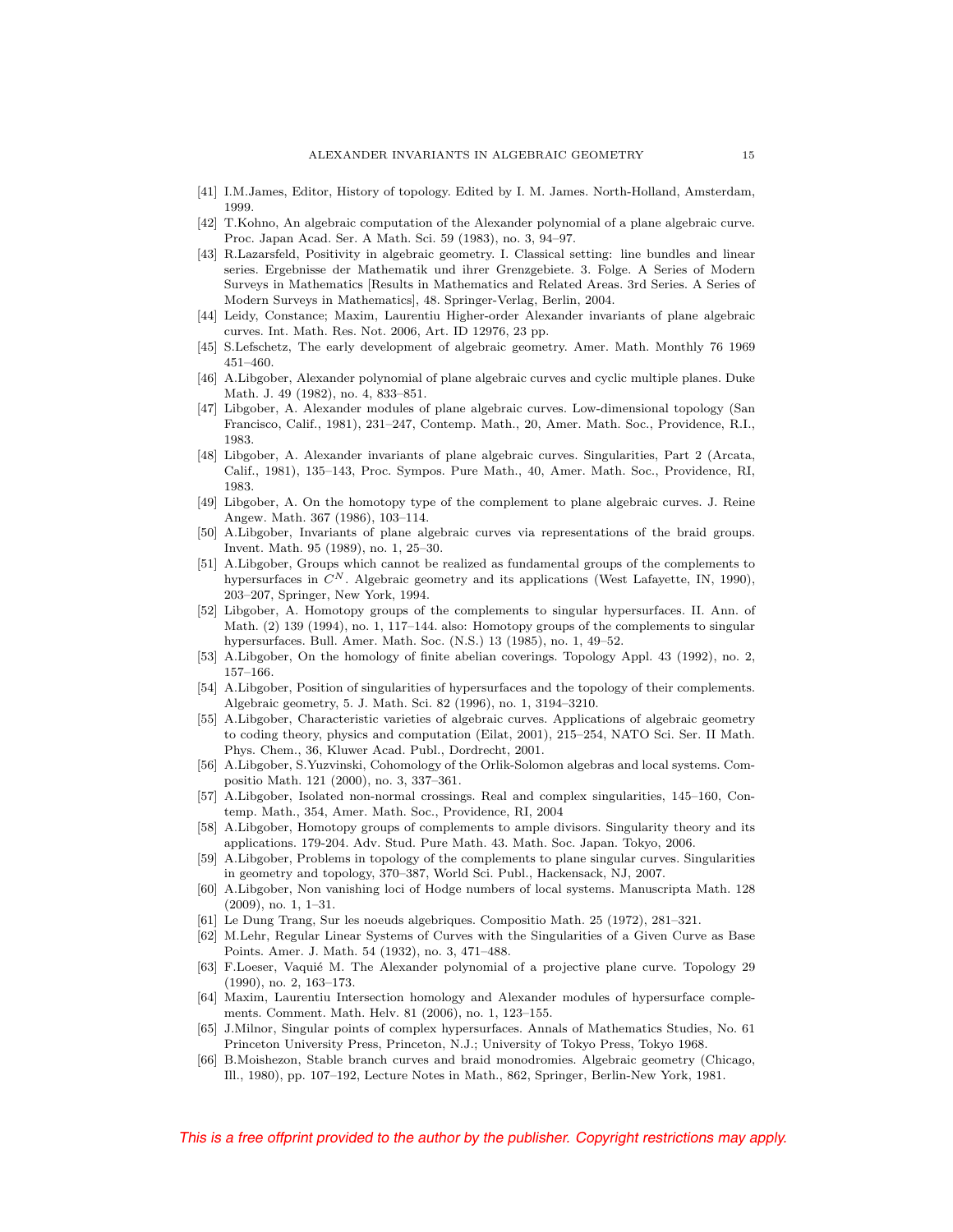- [67] D.Mumford, Appendix in O.Zariski, Algebraic surfaces, Springer, 1972.
- [68] A.M. Nadel, Multiplier ideal sheaves and Kähler- Einstein metrics of positive scalar curvature, Ann. Math, 132, (1990), 549-596.
- [69] Naie, Daniel The irregularity of cyclic multiple planes after Zariski. Enseign. Math. (2) 53 (2007), no. 3-4, 265–305.
- [70] M.Nori, Zariski's conjecture and related problems. Ann. Sci. Ecole Norm. Sup. (4) 16 (1983), no. 2, 305–344.
- [71] M.Oka, Some plane curves whose complements have non-abelian fundamental groups. Math. Ann. 218 (1975), no. 1, 55–65.
- [72] M.Oka, A new Alexander-equivalent Zariski pair. Dedicated to the memory of Le Van Thiem (Hanoi, 1998). Acta Math. Vietnam. 27 (2002), no. 3, 349–357.
- [73] M. Oka, Alexander polynomial of sextics, J. Knot Theory Ramifications 12 (2003), 619–636.
- [74] M.Oka, A survey on Alexander polynomials of plane curves. Singularits Franco-Japonaises, 209–232, Smin. Congr., 10, Soc. Math. France, Paris, 2005.
- [75] M.Oka, Tangential Alexander polynomials and non-reduced degeneration. Singularities in geometry and topology, 669–704, World Sci. Publ., Hackensack, NJ, 2007.
- [76] Singularities. Part 1 and Part 2. Proceedings of the Summer Research Institute on Singularities held at Humboldt State University, Arcata, Calif., July 20–August 7, 1981. Edited by Peter Orlik. Proceedings of Symposia in Pure Mathematics, 40. American Mathematical Society, Providence, R.I., 1983.
- [77] C.Parikh, The unreal life of Oscar Zariski. With a foreword by David Mumford. Springer, New York, 2009.
- [78] F.Pham, Singularits des processus de diffusion multiple. Ann. Inst. H. Poincar Sect. A (N.S.) 6 1967 89–204.
- [79] Randell, R. Milnor fibers and Alexander polynomials of plane curves. Singularities, Part 2 (Arcata, Calif., 1981), 415–419, Proc. Sympos. Pure Math., 40, Amer. Math. Soc., Providence, RI, 1983.
- [80] G.Rybnikov, On the fundamental group and triple Massey's product. arXiv:math/9805061.
- [81] A.Suciu, Fundamental groups of line arrangements: enumerative aspects. Advances in algebraic geometry motivated by physics (Lowell, MA, 2000), 43–79, Contemp. Math., 276, Amer. Math. Soc., Providence, RI, 2001.
- [82] M.Sakuma, Homology of abelian coverings of links and spatial graphs. Canad. J. Math. 47 (1995), no. 1, 201–224.
- [83] F.Severi, Vorlesungen über Algebraische Geometrie, Leipzig, 1921.
- [84] I.Shimada, A note on Zariski pairs. Compositio Math. 104 (1996), no. 2, 125-133.
- [85] C.Simpson, A weight two phenomenon for the moduli of rank one local systems on open varieties. From Hodge theory to integrability and TQFT tt\*-geometry, 175–214, Proc. Sympos. Pure Math., 78, Amer. Math. Soc., Providence, RI, 2008.
- [86] M.Teicher, Braid monodromy type invariants of surfaces and 4-manifolds. Trends in singularities, 215–222,
- [87] Guillermo Torres, On the Alexander Polynomial, Annals of Mathematics, Vol. 57, No. 1 (Jan., 1953), pp. 57-89.
- [88] Turpin, W. S. On the Fundamental Group of a Certain Class of Plane Algebraic Curves. Amer. J. Math. 59 (1937), no. 3, 529–544.
- [89] E.R.Van Kampen, On the fundamental group of an algebraic curve, Amer. J. of Math. 55 (1933) p. 255-260.
- [90] E.Viehweg, Vanishing theorems. J. Reine Angew. Math. 335 (1982), 1–8.
- [91] C.Weber, On the topology of singularities, Singularities II, Geometric and Topological Aspects, Contemporary Mathematics, vol. 475, AMS, 2008.
- [92] Yuzvinsky, S. A new bound on the number of special fibers in a pencil of curves. Proc. Amer. Math. Soc. 137 (2009), no. 5, 1641–1648.
- [93] O.Zariski On linear connection index of the algebraic surfaces  $z^n = f(x, y)$ . Proc. National Acad. Sci. USA. vol.15 (1929).
- [94] O.Zariski, On the irregularity of cyclic multiple planes. Ann. of Math. (2) 32 (1931), no. 3, 485–511. Multiple planes.
- [95] Zariski,O On the Topology of Algebroid Singularities. Amer. J. Math. 54 (1932), no. 3, 453– 465.

#### 16